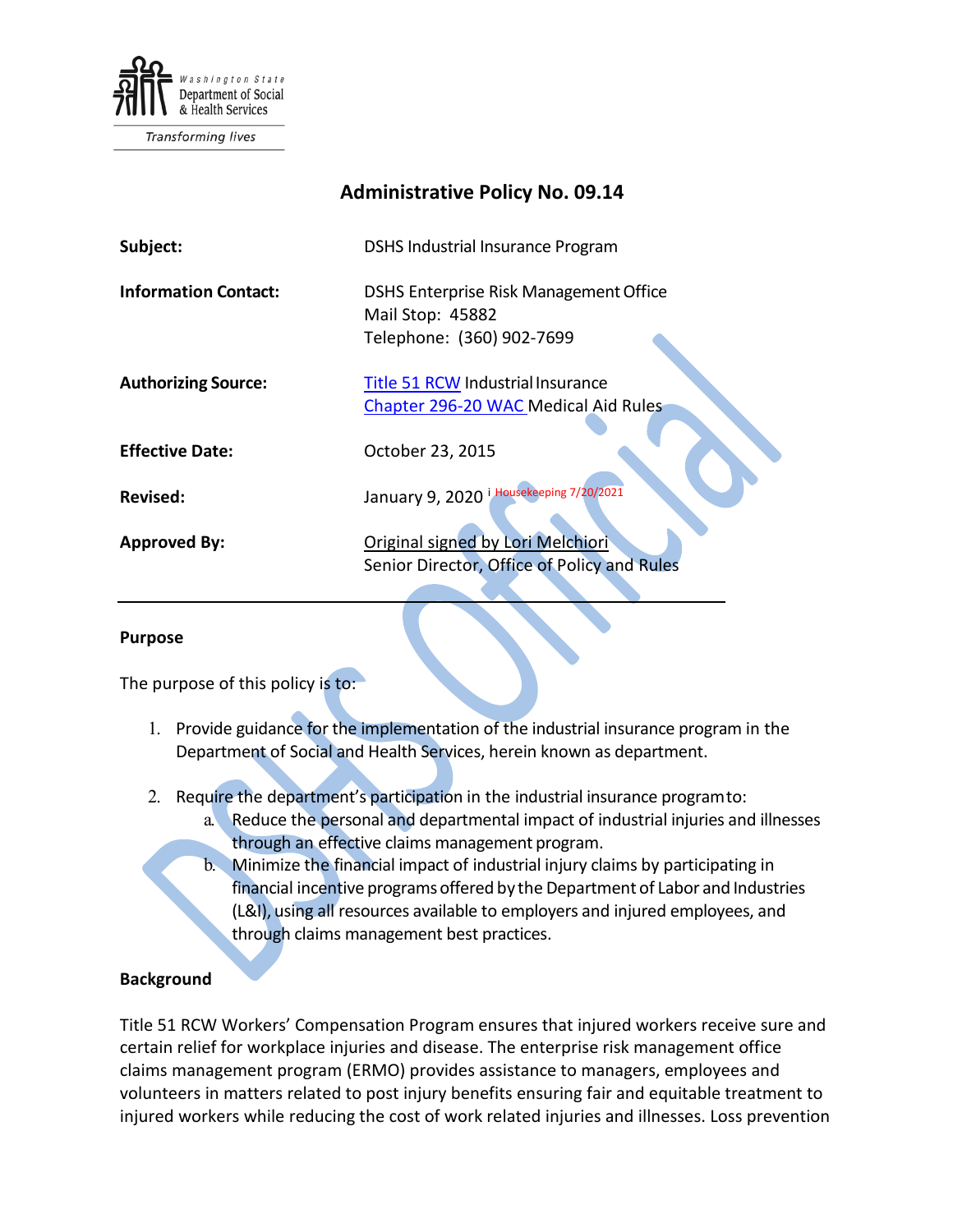Administrative Policy No. 09.14 January 9, 2020 Page 2

consultants in ERMO work with injured employees, supervisors, medical providers and the Department of Labor and Industries during medical treatment and post treatment recovery to ensure the most expedient means of returning to work.

The claims management program serves as a single point of contact for L&I in matters related to injury claims, premium and reporting, while also representing the employer in appeal hearings before the Board of Industrial Insurance Appeals.

#### **Scope**

This policy applies to all employees and volunteers of the department.

#### **Definitions:**

**Department:** the Department of Social and Health Services.

**Industrial insurance program:** workers' compensation program that ensures workers receive the benefits due them for work-related injuries and diseases.

**Transitional return to work program:** provides opportunities for industrially injured workers to return to the workforce while recovering from an occupational injury or disease. See [Administrative Policy 9.10](http://one.dshs.wa.lcl/Policies/Administrative/DSHS-AP-09-10.pdf) for additional information.

#### **Transitional return to work includes:**

- 1. *Modified transitional work* which isin the worker'sjob of injury and has been altered to accommodate their limitations during recovery; and
- 2. *Light duty work* which is a temporary reassignment to another position within DSHS and is different work than the employee performed when injured but complies with the worker's restrictions while they recover.

#### **Policy Requirements**

#### **A. General responsibilities**

- 1. Preventing accidents and reducing the impact of on-the-job injuries is a combined responsibility of managers, administrators, superintendents, supervisors, employees, and volunteers.
- 2. All injuries, exposures and near-misses must be reported immediately using the web [Report of Work Related Incident/Close Call.](https://riskmaster.dshs.wa.lcl/DSHS%20shell%20web%20form/webform/pagebuilder.aspx)
- 3. Upon return-to work post injury, all employees and volunteers must comply with their medical provider's written restrictions and limitations.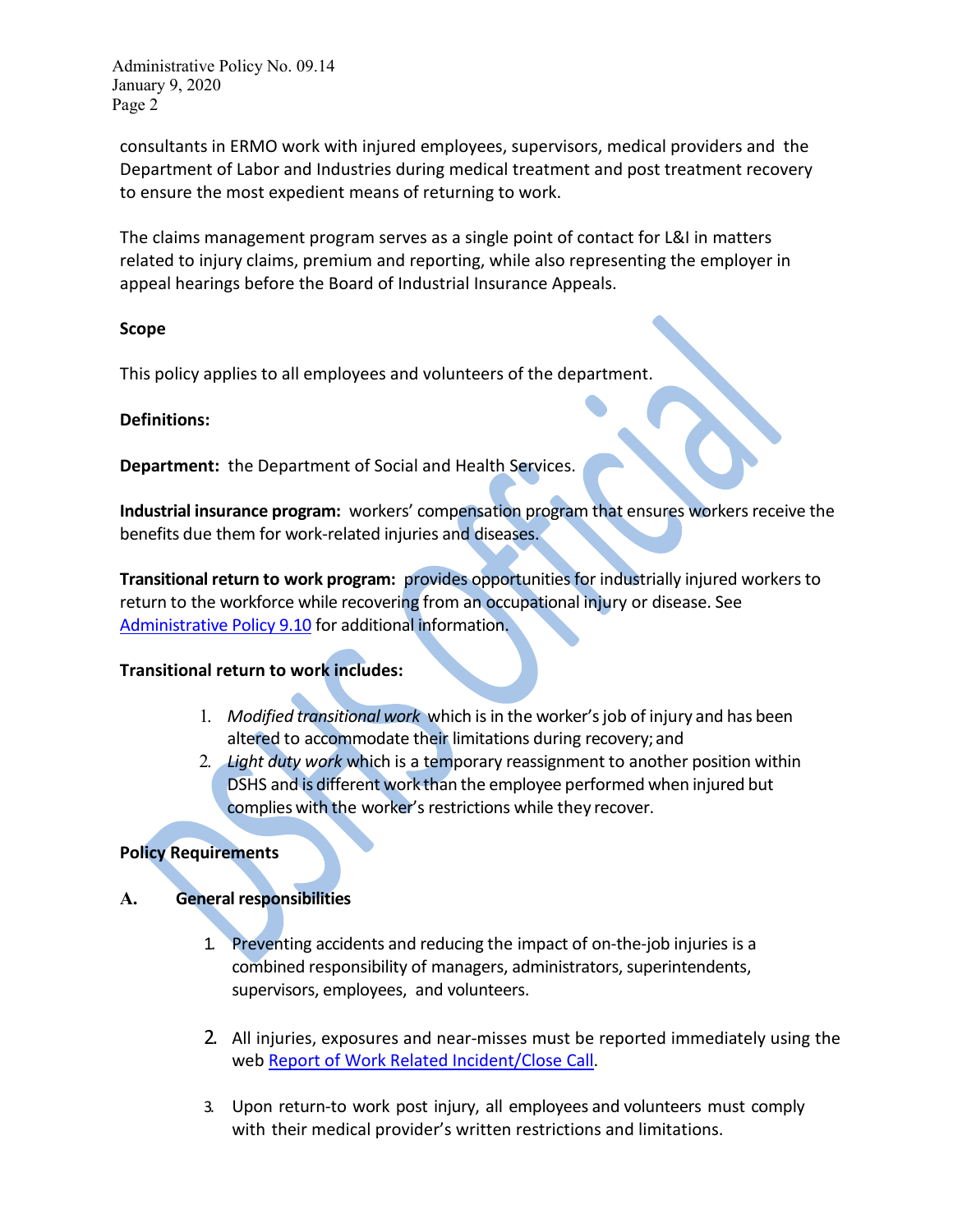4. DSHS and its employeesshare the cost of workers' compensation insurance, and it is every employee's responsibility to minimize the costs associated with injuries resulting in claims and time away fromwork.

### **B. ERMO claims management program responsibilities:**

- 1. Provide consultation services to assist administrations, divisions, institutions, and offices with efforts to provide an effective claims management program.
- 2. Develop and communicate policies, guidelines, and procedures for the DSHS claims management program.
- 3. Publish and maintain the DSHS claims operational manual and claims program website [Workers Compensation I](http://one.dshs.wa.lcl/FS/Loss/WorkersComp/Pages/default.aspx)ntranet SharePoint.
- 4. Act as the central point of contact for all issues related to industrial insurance claims and premiums.
- 5. Communicate directly with injured employees, supervisors, appointing authorities, human resources, reasonable accommodation specialist, payroll, and L&I to resolve issues, provide information, facilitate return-to-work, and resolve injury claims.
- 6. Assist in representing DSHS in matters related to appeals submitted to the Board of Industrial Insurance Appeals and county Superior Court.
- 7. Maintain department-wide data related to incidents reported, industrial insurance claims filed, claim costs, insurance premiums, assault benefits, and recoveries made through industrial insurance financial incentive programs.
- 8. Administer the assault benefits program (see [Administrative Policy 9.02](http://one.dshs.wa.lcl/Policies/Administrative/DSHS-AP-09-02.pdf) for additional information).
- Provide or coordinate claims management training as necessary or when requested by institutions or offices.

## **C. To implement the industrial insurance program, the department requires that appointing authorities must:**

1. Be familiar with programsthat provide benefitsto injured workers and comply with DSHS claims management program guidelines as well as applicable L&I claims management procedures.